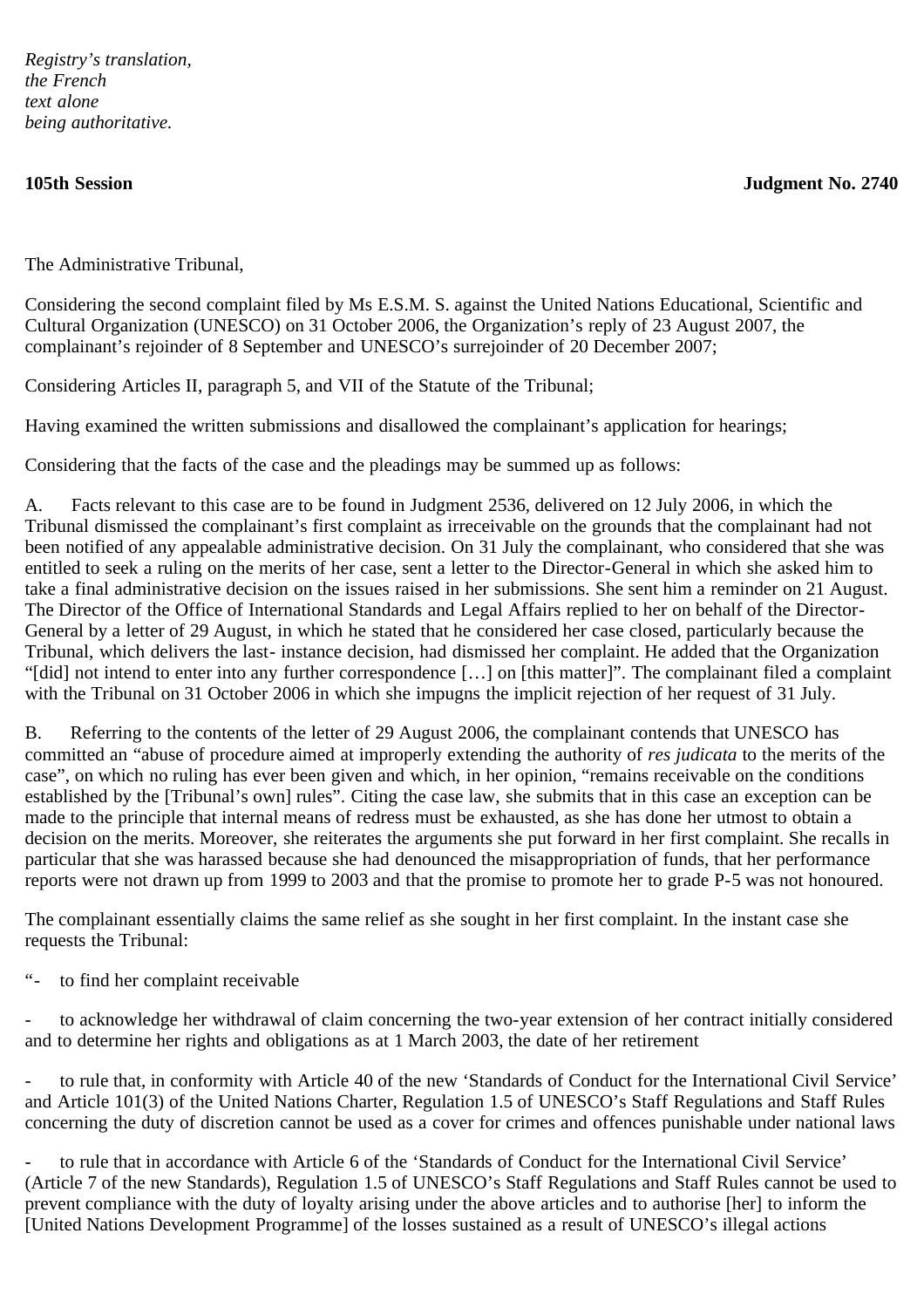- to authorise [her] therefore, notwithstanding the provisions of Regulation 1.5 of UNESCO's Staff Regulations and Staff Rules, to inform the victims regarding the malpractices observed in this case and the losses and damage they have sustained as a result of UNESCO's illegal actions

to order UNESCO to pay her compensation of 6,000 dollars for refusing to draw up [her] performance appraisals […] for four years, from 1999 to 2003

to promote [her], in accordance with the verbal promise given, to grade P-5 with effect from 1 July 1999, and to reconstitute her career accordingly

- to grant [her] 20,000 dollars in damages for moral injury
- to grant [her] 2,000 dollars in costs
- to grant [...] interest at the legal rate on any sums paid."

C. In its reply UNESCO submits that the complaint is irreceivable on several grounds. It asserts that there is no administrative decision to challenge, since the letter of 29 August 2006 did not notify the complainant of any decision. Furthermore, it argues that she has not complied with the requirement that internal means of redress must be exhausted for, even supposing that the said letter conveyed a decision which could be challenged, the complainant ought to have followed the internal appeal procedure. It adds that the claim that the duty of discretion should be waived is irreceivable inasmuch as the Tribunal is not competent to order such a measure. Lastly, it argues that the complaint is irreceivable in that it constitutes a disguised application for review of Judgment 2536. In this connection it draws attention to the fact that the Tribunal's judgments carry the authority of *res judicata* and may be reviewed only in exceptional circumstances which, in this case, do not obtain.

On the merits and subsidiarily, the defendant refers to the arguments it put forward in the reply and surrejoinder it presented in the context of the complainant's first complaint. It maintains with regard to her allegations of harassment and moral injury that no unlawful act took place and that she did not suffer injury.

D. In her rejoinder the complainant denies that her complaint is an application for the review of Judgment 2536 and explains that she does not at any point call into question the *res judicata* principle. She explains why she considers that she had reason to file a complaint directly with the Tribunal and she denounces the Organization's bad faith. In her view, the letter of 29 August 2006 contained a "final negative reply".

On the merits the complainant maintains her position. She asks the Tribunal to address several "fundamental issues" concerning, inter alia, the duty of discretion, the application of the Standards of Conduct for the International Civil Service, the scope and limits of UNESCO's privileges and immunities and the scope of the "duty of loyalty".

E. In its surrejoinder the Organization states that the arguments put forward in the rejoinder add nothing to the discussion of the merits and it reiterates its position.

## CONSIDERATIONS

1. When she retired on 28 February 2003 the complainant held the position of Chief of Section in the UNESCO Coupons Programme at grade P-4. On 17 October 2002 she had submitted a file to the Director-General containing accusations of misappropriation of funds and other forms of misconduct by her supervisors in the management of the Programme. Other allegations concerned the preparation of her performance reports, psychological harassment to which she claimed to have been subjected in the performance of her duties and the failure to honour a commitment allegedly made to promote her to grade P-5.

On 22 October 2002 the file she had sent was referred to the Deputy Director-General. The complainant was informed by an e-mail of 6 January 2003 that another official, whose grade was P-5, had been assigned to the Coupons Programme to assist her in her duties in view of her forthcoming retirement, and subsequently, by a memorandum of 18 January 2003, that her file had been referred to the Office of Internal Oversight for study and for recommendations thereon to the Director-General.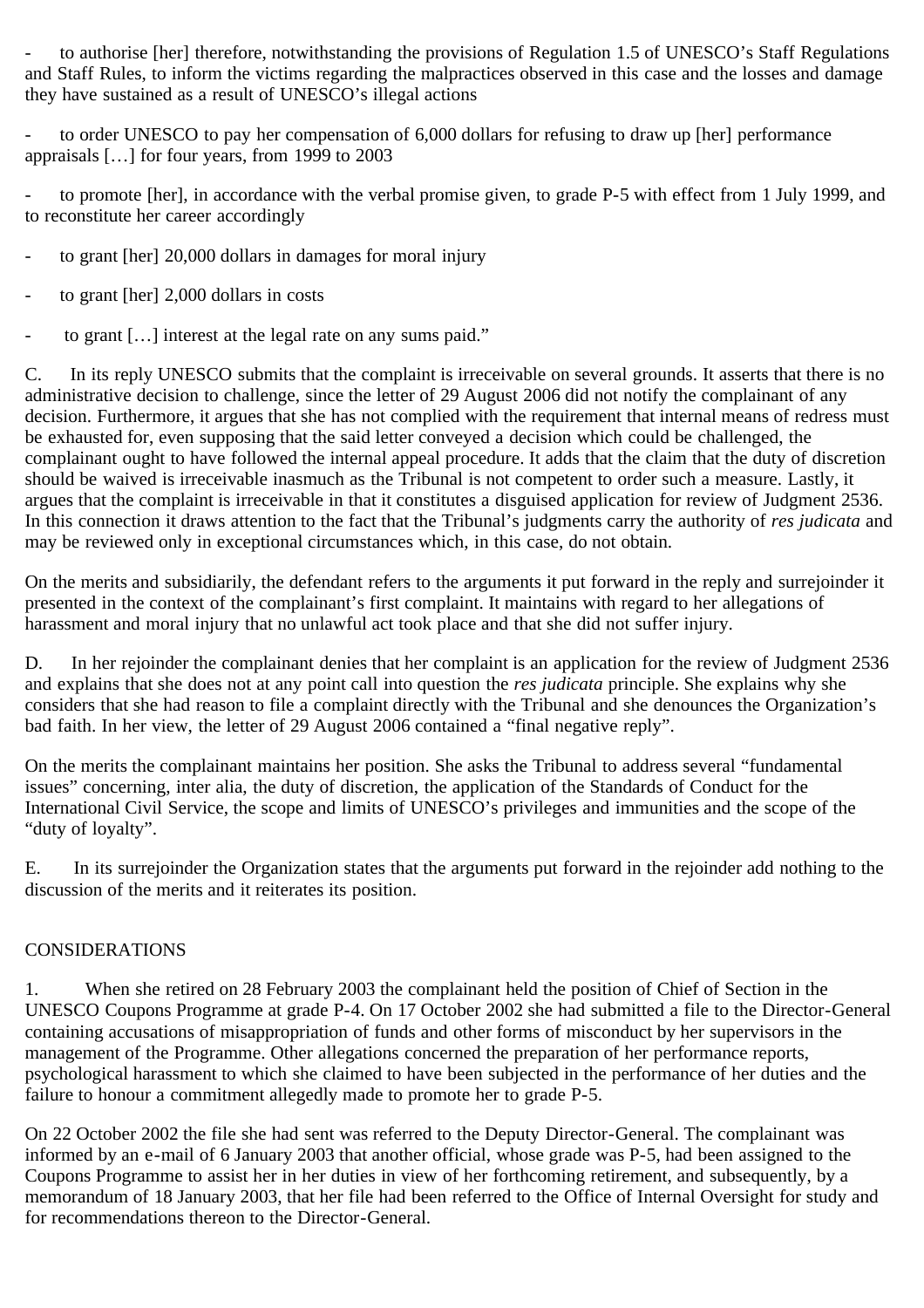On 22 January 2003 the complainant filed a protest. On 27 January 2005 the Director- General decided to endorse the opinion of the Appeals Board, which had concluded that the above-mentioned e-mail and memorandum had not notified the complainant of an appealable administrative decision. In her first complaint, filed on 16 February 2005, the complainant challenged that decision. In consideration 5 of Judgment 2536, delivered on 12 July 2006, the Tribunal dismissed the complaint, holding that it was irreceivable on the grounds that the complainant had not been notified of any appealable administrative decision.

2. On 31 July 2006 the complainant asked the Director-General to take a final administrative decision on the issues raised in the file she had submitted on 17 October 2002. On 29 August 2006 the Director of the Office of International Standards and Legal Affairs sent her the following reply on behalf of the Director-General:

"[…]

You will recall that the Appeals Board, to which your appeal was referred, recommended to the Director-General, after carefully considering the arguments you had advanced on that occasion, that he dismiss your appeal.

Having taken note of the Board's opinion and the contents of the file concerning your appeal, the Director-General decided to endorse that opinion and you were informed thereof by letter […] of 7 [*sic*] January 2005.

In the light of the foregoing and bearing in mind that the Tribunal, which rules in the last instance, dismissed your complaint, I consider that this case is closed. The Organization does not intend to enter into any further correspondence on the matter in the future."

That is the decision impugned by the complainant in her second complaint.

3. UNESCO submits that this new complaint is irreceivable mainly on three grounds: the absence of an appealable administrative decision, the fact that the complaint constitutes a disguised application for review of Judgment 2536 and the fact that one of the complainant's claims seeks a waiver of the duty of discretion prescribed by Regulation 1.5 of UNESCO's Staff Regulations, a matter which falls outside the Tribunal's jurisdiction, as defined in Article II, paragraph 5, of its Statute.

All three of these objections are manifestly groundless.

(a) The defendant has not rendered an administrative decision on the merits of the request submitted to it on 17 October 2002. But it does not follow that the complainant thereby forfeits her right to obtain such a decision. To the extent that it contains an explicit refusal to rule on the request of 17 October 2002, the letter sent to the complainant on 29 August 2006 must be held to constitute a decision adversely affecting her and hence to be subject to an internal appeal or even a complaint to the Tribunal.

(b) The complaint does not seek, directly or indirectly, to have Judgment 2536 reviewed.

In that judgment the Tribunal merely observed, just as the Appeals Board and the Director-General had done previously, that neither the e-mail of 6 January 2003 nor the memorandum of 18 January 2003 contained an appealable administrative decision. The nature and scope of the judgment are in no way affected by the fact that the parties argued the merits of the case during the proceedings that led to its delivery.

The complainant does not request the Tribunal, directly or indirectly, to review its judgment. She merely requests it to declare her complaint receivable, pointing out that, since the only aspect of the case that constitutes *res judicata* concerns a procedural formality, she is still entitled to come before the Tribunal in order to obtain a ruling on the merits of the case.

(c) Even assuming that the complainant was mistaken, as UNESCO claims, as to the scope of the Tribunal's jurisdiction, that would not render the complaint irreceivable as a whole but would merely limit the Tribunal's power of review.

4. It remains to be considered whether, as UNESCO further submits, the complaint is irreceivable for failure to exhaust the internal means of redress.

(a) The letter of 29 August 2006 must be deemed to constitute an explicit decision to refuse to rule on the request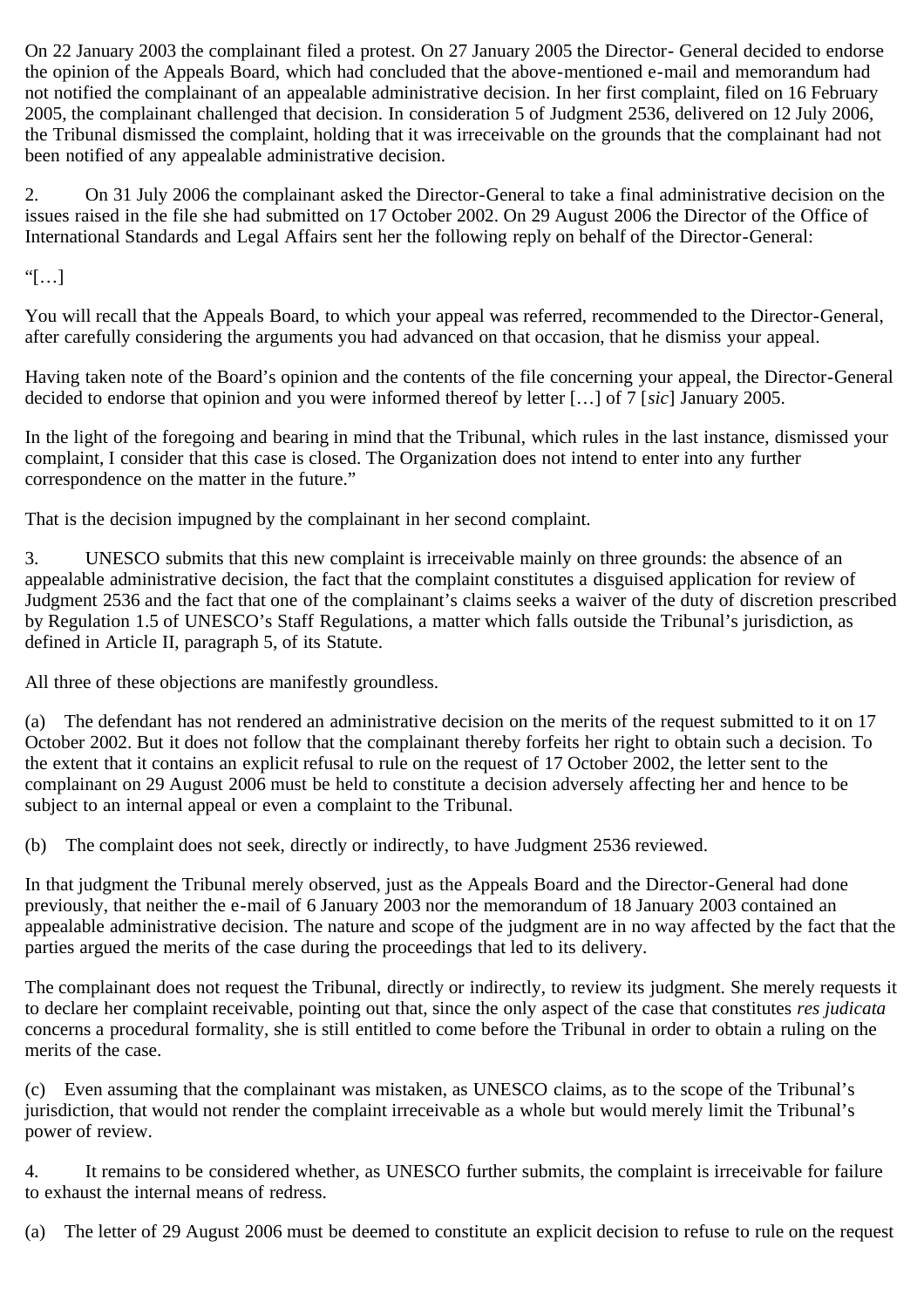submitted by the complainant on 17 October 2002.

Such a decision may be brought before the Tribunal only after the means of redress open to the complainant have been exhausted (Article VII, paragraph 1, of the Tribunal's Statute). There can be no doubt that the decision of 29 August 2006 was not final in terms of procedure and that it could, in principle, have been appealed pursuant to the provisions of the Statutes of the Appeals Board to which UNESCO refers in its reply. The complainant could not have been unaware of those provisions, since she observed them before filing her first complaint.

(b) On receiving Judgment 2536, in which her complaint was held to be irreceivable, the complainant rightly approached the Director-General with a request that he respond, through a final administrative decision, to the issues raised in her claim of 17 October 2002. Instead of taking a decision on that request, the Director-General informed the complainant that, in his view, the judgment in question had closed the case, so that no further action on his part was required.

The fact that this decision was based on a manifestly erroneous interpretation of the scope of Judgment 2536 did not, in principle, exempt the complainant from the statutory obligation to bring the case before the internal appeal bodies before filing a second complaint with the Tribunal. Consequently, the complaint would, in the normal course of events, be irreceivable.

(c) In the present case, however, such an approach would result in a grave miscarriage of justice. Indeed, in view of the content of the letter of 29 August 2006, by which UNESCO notified the complainant of its refusal to take a decision, the complainant had good grounds to consider that any internal appeal would have proved a hollow and meaningless formality.

In the letter in question the Director of the Office of International Standards and Legal Affairs stated, on behalf of the Director-General, that the Organization would not enter into any further correspondence with the complainant regarding her request of 17 October 2002. Such a response could not be construed by the complainant as anything other than a final dismissal of her claims by the Organization itself.

The complainant was therefore entitled to have direct recourse to the Tribunal, after rightly concluding that the letter of 29 August 2006 contained an implicit waiver of the requirement that she first exhaust internal means of redress.

It follows that the complaint cannot be declared irreceivable under Article VII, paragraph 1, of the Tribunal's Statute.

5. That having been said, and notwithstanding the fact that the parties have again addressed the merits of the case in their submissions, the evidence adduced does not, at this juncture, permit the Tribunal to rule on their dispute in full knowledge of the facts.

The proper course is therefore to set aside the decision of 29 August 2006 and to send the case back to UNESCO for a reasoned decision on the complainant's claim of 17 October 2002 (see Judgments 1328 and 2582).

6. The complainant's remaining claims are premature and must for the time being be dismissed.

The complainant is entitled to 2,000 euros in compensation for the injury caused to her.

She should also be awarded costs, which the Tribunal sets at 1,000 euros.

## DECISION

For the above reasons,

1. The decision declining to address the issues raised by the complainant, of which she was notified on 29 August 2006, is set aside.

2. The case is sent back to UNESCO for a reasoned decision on the complainant's claim submitted to it on 17 October 2002.